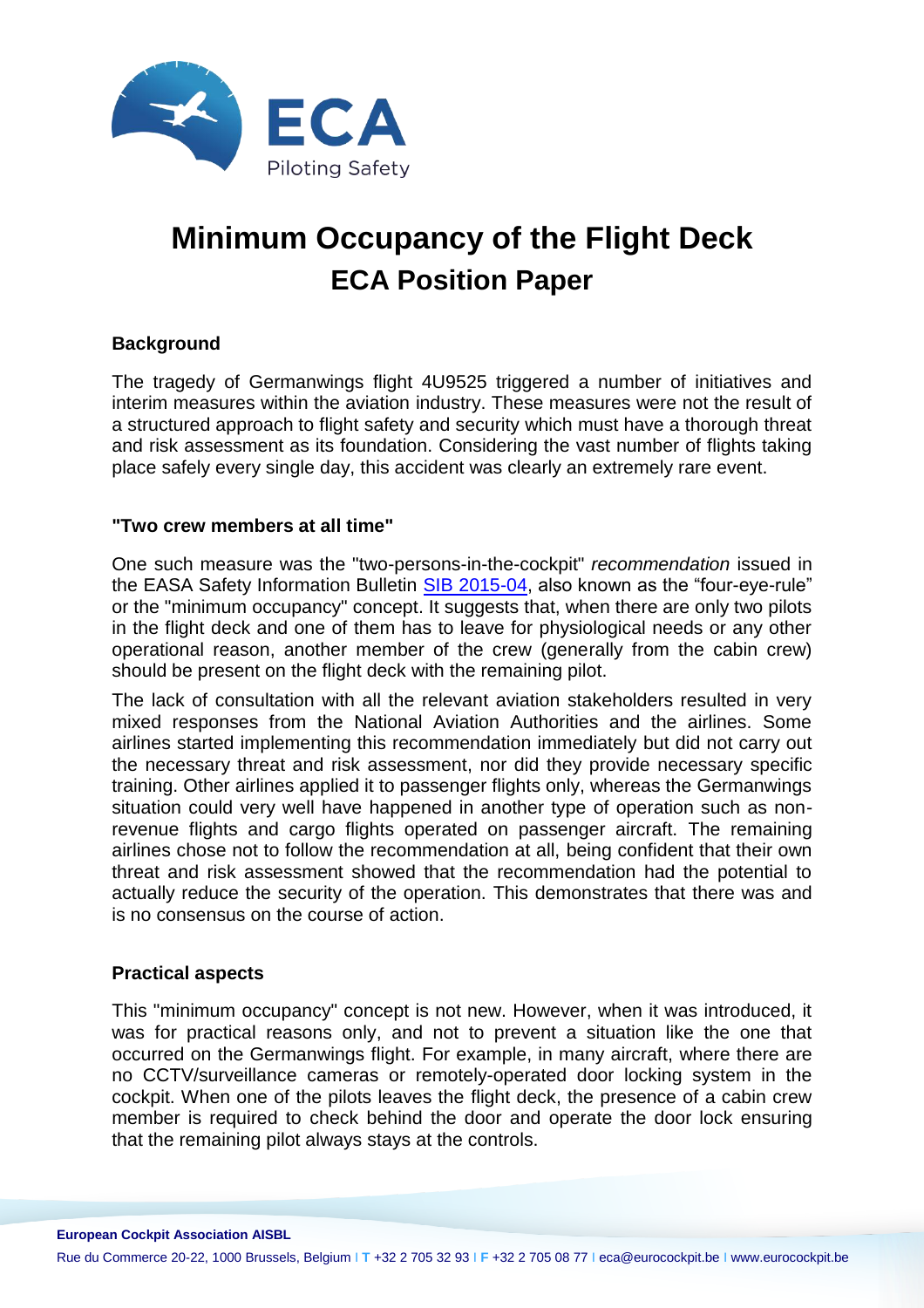### **Security aspects**

ECA believes that the "minimum occupancy" concept will not prove effective against the reoccurrence of the Germanwings situation, and does not support its continuation and/or implementation, for the following reasons:

- Inferring that flight crews require monitoring when they are on their own in the flight deck risks reducing passenger confidence in the pilots, whose daily task and responsibility is to fly them safely to their destination.
- The presence in the cockpit of a person with no operational knowledge will neither improve security nor safety. It might actually create new safety and operational concerns. For example, such persons would be unlikely to recognize, understand and let alone solve any operational issue such as a TCAS RA or an emergency descent
- The increased number of people now needed to participate in accessing and leaving the flight deck has the potential to seriously compromise in-flight security as there will be early indications to the passengers of the door's opening, an increase in the number of times that the door will be operated, and/or in the amount of time it will stay open.
- The "minimum occupancy" concept extends the access to the cockpit to a category of staff, whose background security checks may – in some particular cases – be less rigorous than for pilots. This is particularly pertinent for those who may be employed on temporary contracts through employment agencies (in certain cases from non-European countries, e.g. in Asia), and for whom the 'entry-barriers' to the profession are significantly lower than for pilots (in terms of length of training and related costs). This has the potential to increase the security threat, rather than reducing it.

Finally, in many cases neither the cabin crew nor the pilots received any adequate guidance or training on the procedure to be followed, including where the cabin crew stands / sits in the cockpit and what they should do, thereby creating both uncertainty and a 'hassle factor' that can create distraction in the flight deck. On smaller aircraft there may not be a suitable location for them. This could also have consequences for the person concerned should the aircraft encounter significant turbulence.

# **Cockpit door security**

Reinforced cockpit doors are designed to prevent people with bad intentions from gaining access. Their installation, following the 9/11 attacks, significantly lowered the number of attempts to breach into the flight deck, and to date none of these attempts has been successful. Any new design and/or procedure that would enable the flight deck door to be opened from the passenger cabin would greatly reduce the flight deck integrity. It would give a terrorist the option to force crew members to open the door.

ECA continues to support, for all commercial transport aircraft, the installation of a cockpit door designed to resist forcible intrusions by unauthorized persons, capable of being locked and unlocked from either pilot's station, and equipped with a cockpit door surveillance system. Only such installation can provide an adequate level of

#### **European Cockpit Association AISBL**

Rue du Commerce 20-22, 1000 Brussels, Belgium I **T** +32 2 705 32 93 I **F** +32 2 705 08 77 I eca@eurocockpit.be I www.eurocockpit.be